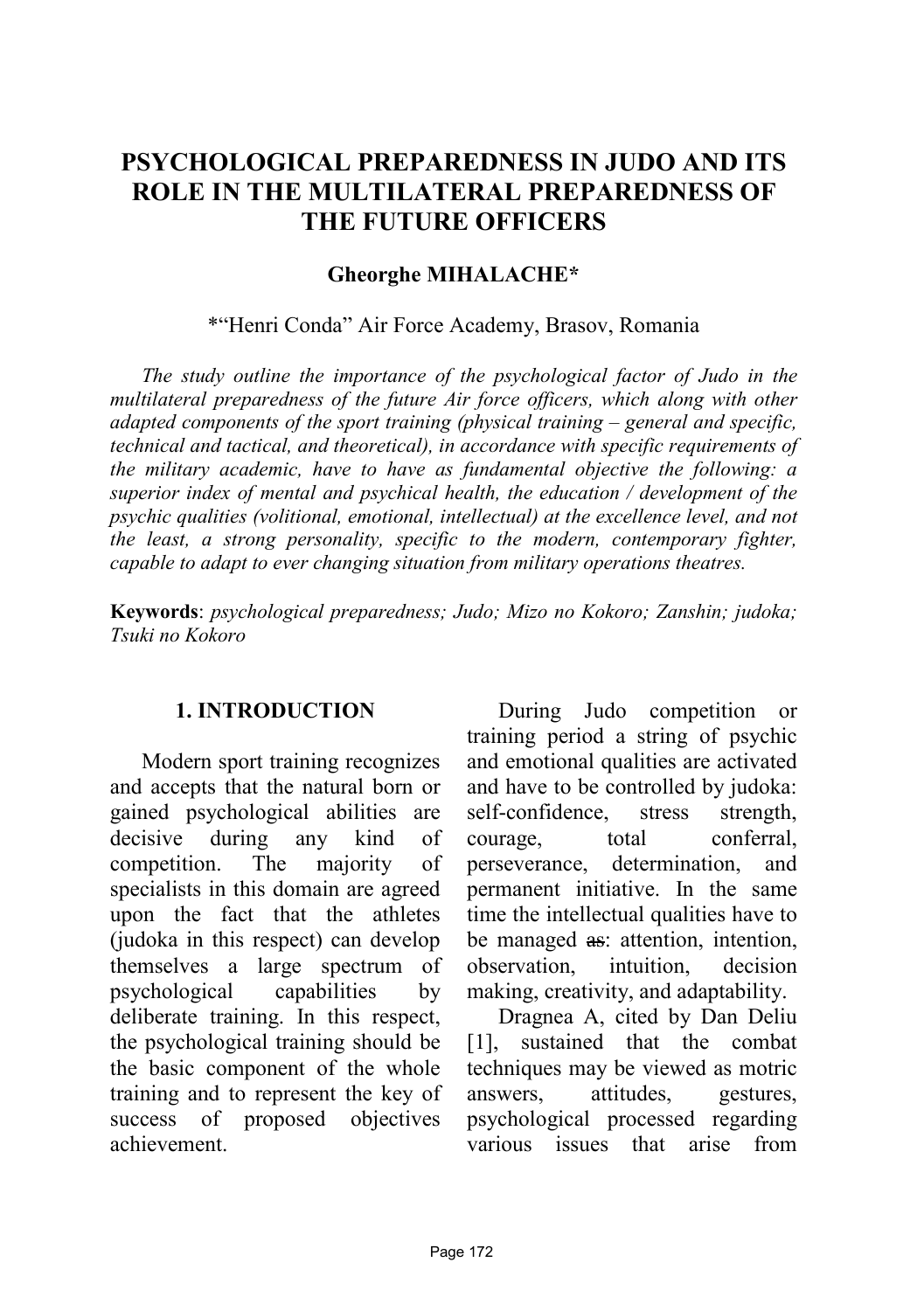external and / or internal fight environment, simple or complex stimulus which are processed by the combatant's brain. Based on the importance and the utility of these motric answers, it can be evaluate the combatant psychic can be evaluated during the battle and its indirect interpretation. Through movement and motricity the human body creates, fight and obtain performances over him, other individuals and even the nature.

The main battle is to be with ourselves, we have to win the unseen enemy from our deep mind. All of this would drive through find the real person from what we believe about us.

# **2. THE AIM OF RESEARCH**

The aim of this paper is represented by the scientifically reasoning of the importance of psychological preparedness in Judo, adapted and implemented during the training and development processes of specific psychic abilities of the future Air force officers.

# **2.1. The objectives**

The objectives are the following: **A**. Theoretical objectives

- Study of the relevant bibliography and to establish the methodology about psychological preparedness with the impact on multilateral training of the Air Force military students;

- Motivation of the military students to practice Judo and the role of psychological preparedness during the training of future professional combatants with winner mentality;
- **B**. Practical objectives
	- Development of the psychological preparedness project, specific to Judo and adapted to the requirements of the Air force Graduate Model;
	- Establishing an optimal model of psychological preparedness and argumentation of its efficiency.

# **2.2. The research hypothesis**

- If we will identify the adaptable features from the psychological point of view, for the ages between 19 and 21, then it would be possible to influence the process of multilateral training of the military students;
- If the influencing of the psychological abilities, specific to Judo, will have a positive impact over the biopsycho-social development and personality, then it would be possible to increase the psycho – physics and professional performance.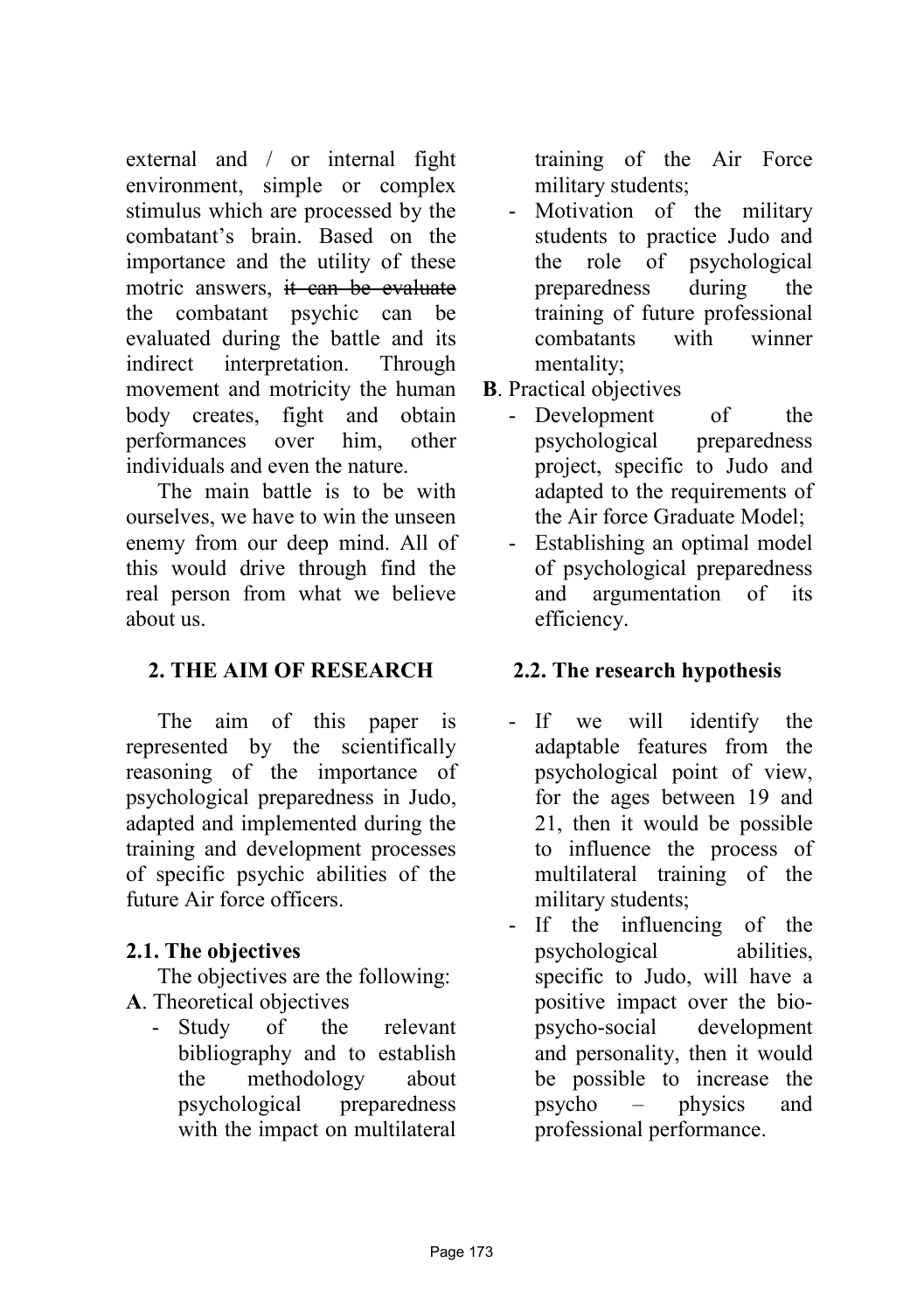## **3. PSYCHOLOGICAL PREPAREDNESS**

The psychological preparedness in combat, based on Dan Deliu opinion [1], comprises the ensemble of general and specific measures capable to develop the links among combatant's psychic and the training and competitions demands and may lead to better performance achievement.

Ioan Hantau [2], sustained that psychological preparedness in Judo supposed to develop at a superior level all emotional and intellectual psychic qualities, by using a range of general and specific means of Judo.

The same author is considering that psychological preparedness is borrowing some means from the other components of the training (physical training, technical and tactical, theoretical) and is influenced mostly by their level of development. Therefore, as much as a Judoka perceived that his level of preparedness is high, and he knows a large number of techniques at an excellent level, he will be more selfconfident, courageous, will manifest more initiative in combat, and will control better negative emotions in order to attain favorable results.

The psychological preparedness must be permanently performed during training process, without allocating special time along specific lessons, but using various characteristic means of other training components. Each exercise, technical structure, any moment of the training must totally participate to the psychological preparedness.

Ioan Hantau [2], synthetizes the means of this kind of preparedness, by the three groups of psychic qualities necessary to judoka, as following:

A – Volitional;

B – Emotional;

C – Intellectual.

**A**. Volitional psychic qualities as firmness, courage, perseverance, decisiveness, initiative are required and decisive in practicing this noble form of combat, Judo.

The support of high intensity efforts during the training and competitions period is not possible without the enhancement at the highest level of psychic qualities by training means, where the fighters are facing with extreme situations:

- Performing fighting rounds (randori) with heavier or stronger partners;
- Changing the partners during fight (in torrents);
- Fighting session with dedicated theme: breaking joint locks, chokes, luxation;
- Performing series of repetition (Uchi-komi) when tired;
- General physical training with difficult conditions: running in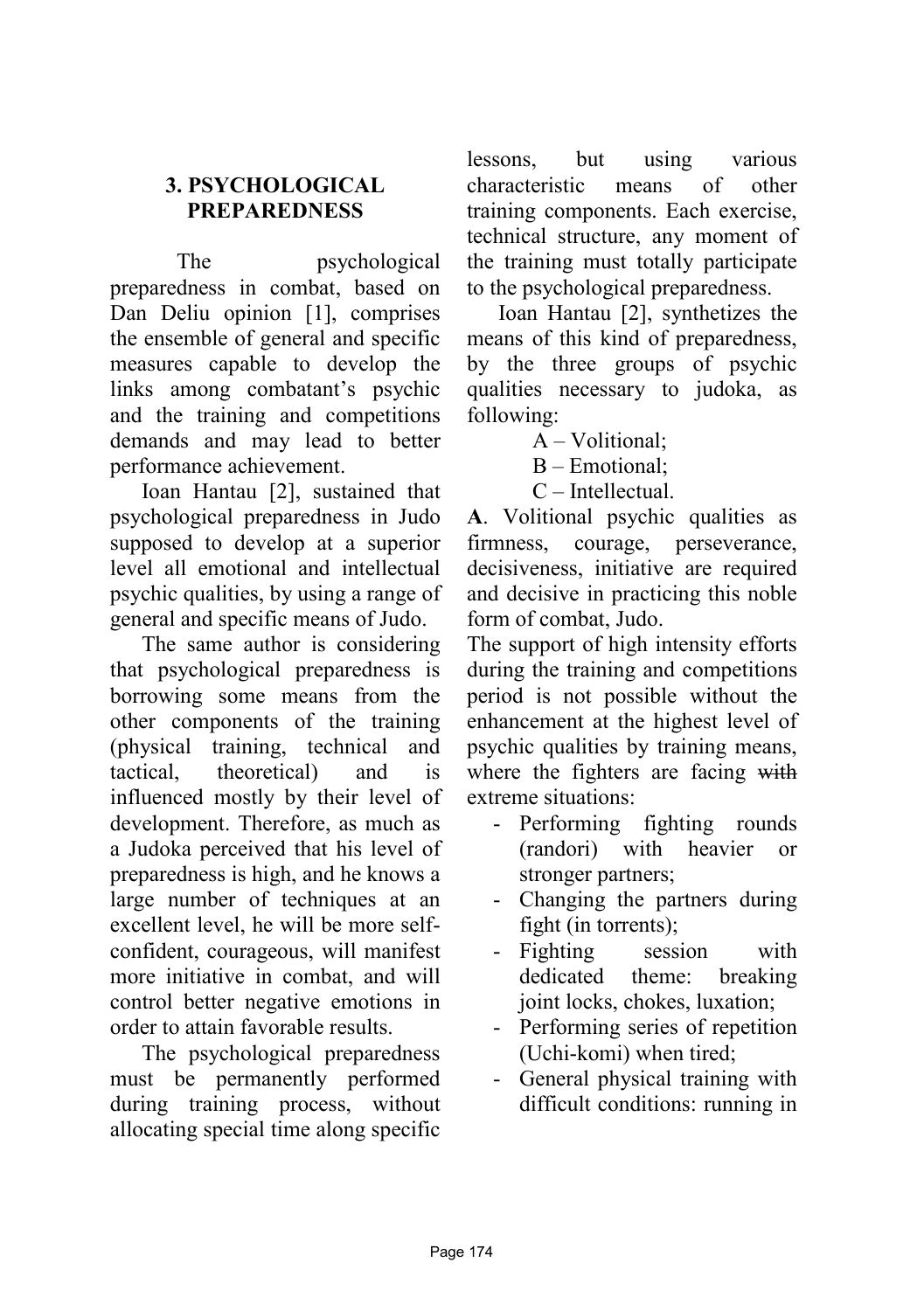snow, wind, rain, cold, heat, variable terrain, and so on.

**B**. Emotional psychic qualities as self-confidence, fight conferral, responsibility regarding selfbehavior and the result of the fight are qualities which have to be developed and enhanced during the fight, influencing even the other aforementioned qualities. Development of these qualities constitutes a process during training sessions, judoka solving special situations created by the professor, as following:

- Randori rounds where judoka have to impose its technical and tactical superiority;
- Selection of relevant partners to perform preferred technics;
- Unannounced shorted randori rounds;
- Establishment of reachable control norms and exercises;
- Stimulating the judoka by diplomas, plaques, medals;
- Promoting judoka in front of the team;
- Using the best athletes to conduct parts of training: warmup, technical mistakes correction).

**C**. Intellectual psychic qualities as snap thinking and decisions, being very observant, intuition, attention, imagination and creativity represent an integer for proposed objectives achievement. These qualities are determined mostly by individual genes but they can be developed through training process using appropriate means:

- Rounds with specific tasks as Yaku-soku-geiko;
- Observation of the valuable athletes behavior during randori sessions, especially how they employ subtle technique and tactic;
- Rounds with specific theme, the task consist in counterattacks on the partner mistakes;
- Randori rounds with disruptive factors: loud music, colleagues shouts, wrong directions from the couch;
- Creation of the complex situations where judoka have to find the best attacks and/ or counterattacks. [2]

Education and development of the aforementioned categories of psychic qualities will create the foundation of the future fighters with multilateral preparedness, capable to control their mind and body. Regarding this, the Judo techniques will become driving systems and specific motric actions performed with high accuracy during training sessions and competitions.

Vlad Grigore Lascu [3], emphasize that judoka must have the mind supple as water, meaning judoka must be receptive and adaptive to any situation created by the opponent, without providing any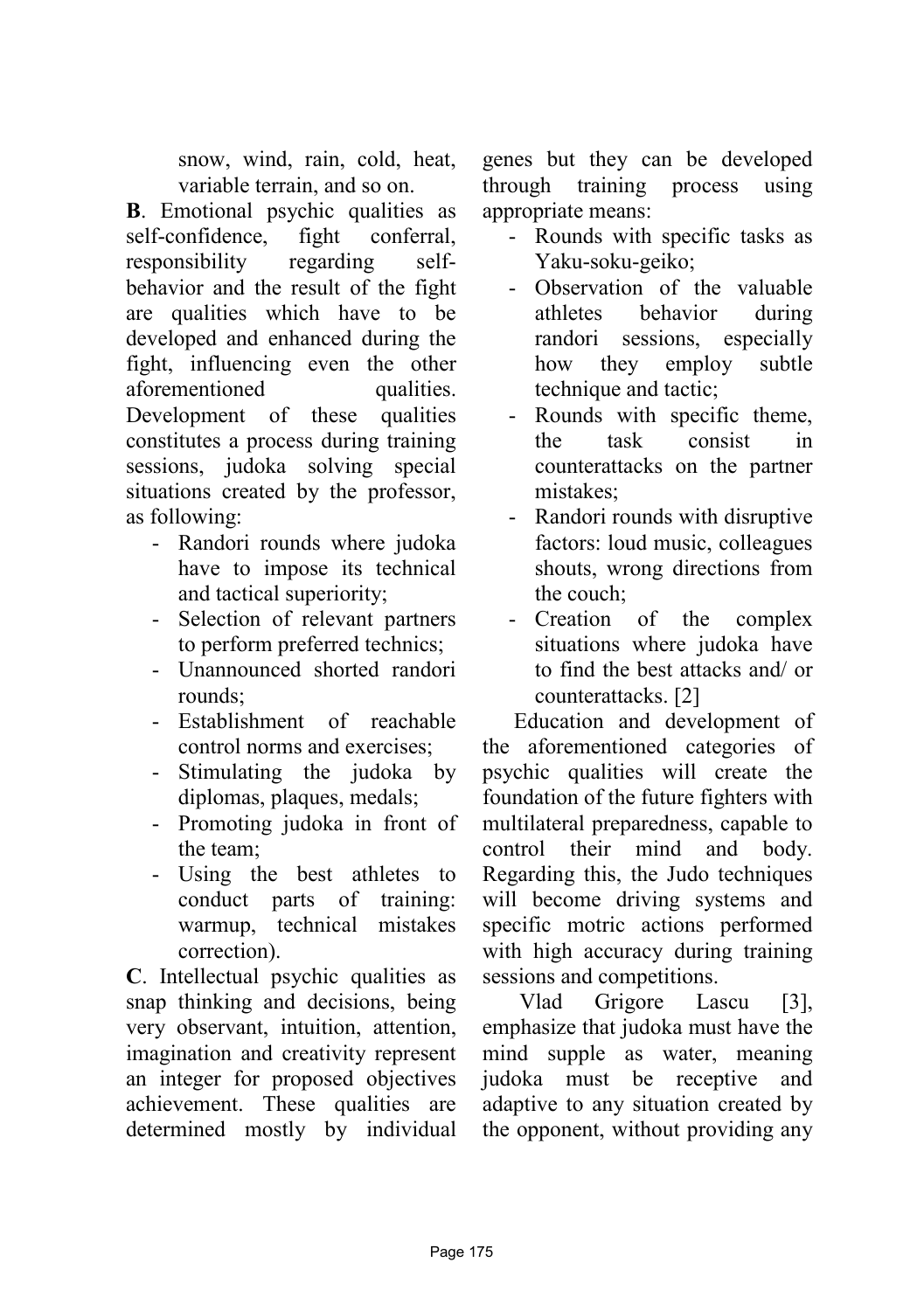warning to him/ her and in each fight have to have Mizu-no-kokoro, Zanshin and Tsuki-no-kokoro.

Mizu-no-kokoro (thought like water) is illustrated by grand masters analog with still, calm water, without any wave, ready to reflect perfectly an image. To achieve this stillness, mind should never be disturbed by any factor.

Zanshin (alert spirit) emphasize the living mind, ready to gather all the mental and physical energy in order to perform a certain action without lags. The thinking process must avoid laziness, must surround the opponent, without any particular or special emotion. The mind must not be dependent on specific moments or stuck. The mind must go beyond the adversary, actually through him / her. Mental activity surround permanently the opponent by unique and continuously sensation; in case of immovable, the mental activity can be encountered by any mental stronger opponent. A well prepared judoka, from the mental and physical point of view, will not prepare strategies or make eye contact, will not look to the place to hold. Judoka will search for the big picture and act accordingly with the ever changing situations.

Tsuki-no-kokoro (the mind like Moon) outlines the surroundings of the opponent in his / her integrality, as the Moon diffuse light glows all the objects equally. Between the

light source and illuminated objects clouds may interfere, interpreted as fear, irritation, writhe, single focus point. Accordingly, the opponent must be seen as a whole and the sight may not stop on any individual point, but to perceive any small gesture and react adequately.

The same author sustained that in Judo is very important Hen-o (the reflex). The reflex is defined as unwitting, a natural reaction to a stimulus which can be developed by training.

Natural reflex (in example: if somebody threaten us with a hit, we instinctively rise our arms for protection) is different than the acquired one (in example: when avoiding an opponent hit) but both are spontaneous, without mind intervention. The stimulus (tactile, visual or audible) is transmitted instantly to the motor nerves which will determine the muscular response, faster or slower.

In Judo, some unadvised people may perceive as a reflex something that is very controlled movement. For example, performing techniques due to opponent action creates counter techniques. This counter technique is a voluntary act, meaning an enhanced ability performed at the right moment, with high speed looking as a reflex. When a real attack occurs, the fighter will act immediately and in reflex mode, with the possibility of success or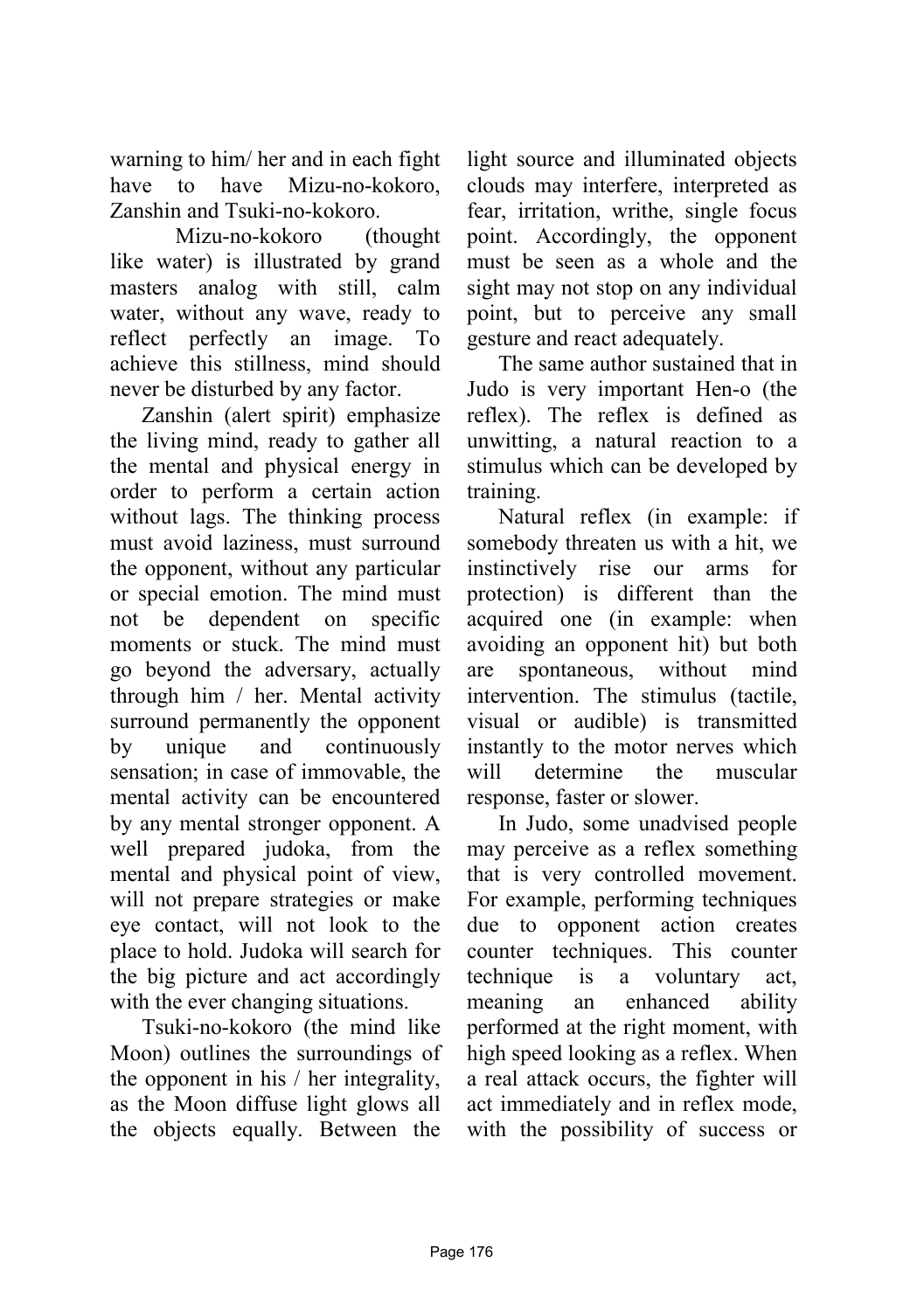failure, depending on the attack. In case on of false attack, the combatant will uncover his / her defense unintentionally and will need to rapidly recover without mind intervention, which can delay the reaction. The command of reflex has to be done only when the attack is valid. Defense movement as counter technique must be explosive.

The difference between immediate reflex and mental reflex (Hen-o) consist in reaction time, not in the defense movement performing time. Both are very short, the second being the shortest because the fighter has to regain the opponent advance. The movement itself is not seen as or conceived as reflex and the mental intervention is taking place before the start of the movement. The performed technique is a controlled by brain action, depending on specific stimulus and certain environment, accomplished with high speed.

### **4. PSYCHOLOGICAL FACTOR INFLUENCE OVER MULTILATERAL PREPAREDNESS OF THE FUTURE AIR FORCE OFFICERS**

Multilateral physical training, accepted by the majority of specialists, is named also general training.

Dan Deliu [1] presents that multilateral preparedness seeks to optimize the development level of morpho-functional indicators, as motric qualities (speed, coordination, strength, resilience) at higher level, assumption of effort during the fight and represents the foundation to upgrade special motric features (all types of speeds, precision, coordination, dynamic equilibrium, ambidexterity, motric quality force) at various ratios, specific to the aim.

Multilaterally, as military preparedness feature, the multilateral training consist in a large range of domains, including psychological factor in Judo, which may lead to the education and development of psychic abilities. The psychologic component may reach maximum effect when other training components (physical, technical and tactical, theoretical) also are well structured and are at a high stake, as following:

- Development to the military students of the psychical strength to the stress, along with training and development of specific abilities to cope with ever changing conditions in the military operations theatre, in order to accomplish the missions;
- Influencing psycho-motric qualities of the future officers: time reaction according with the situation, motric learning speed,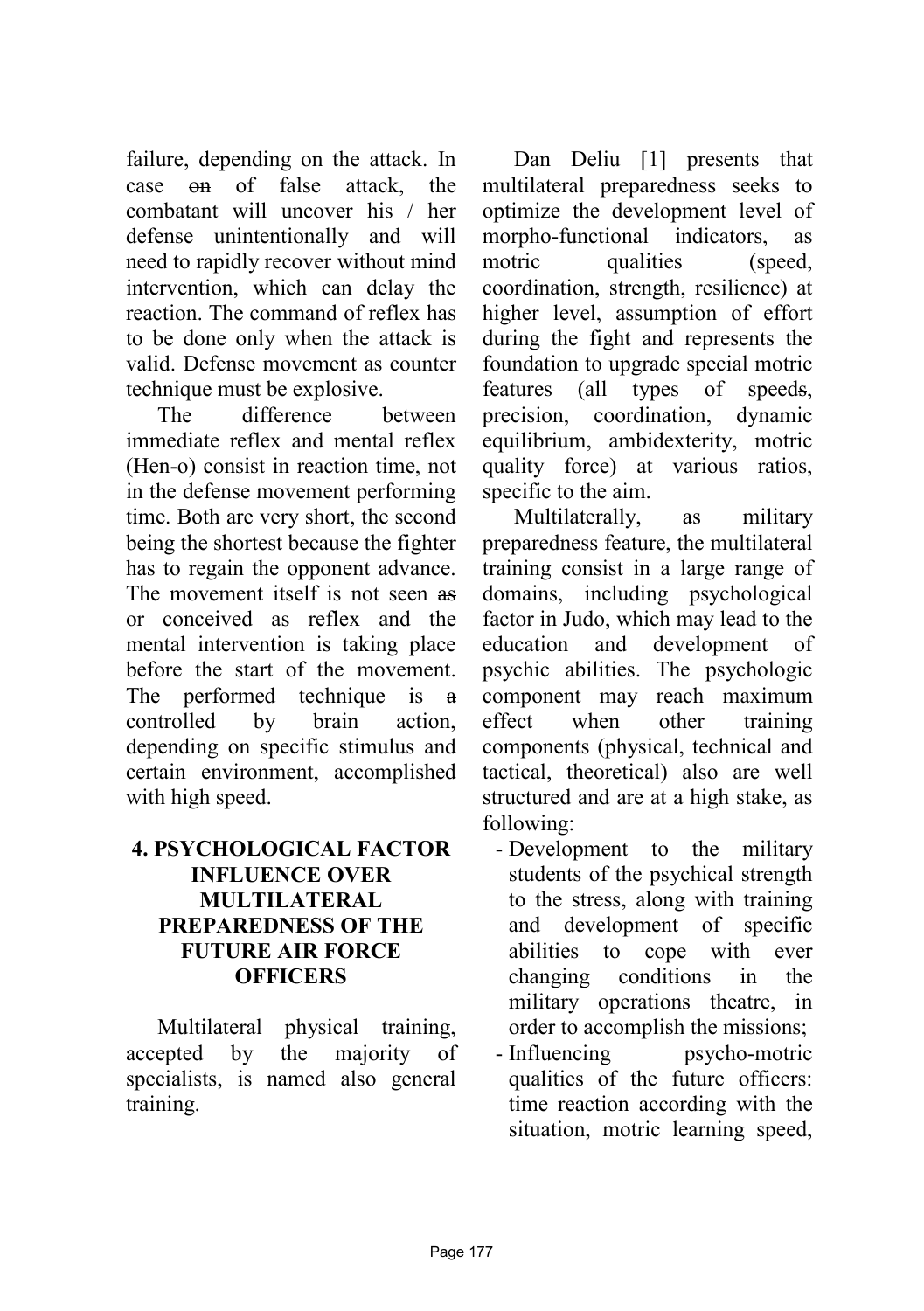decision making speed in extreme conditions, creative thinking;

- Mastering emotions (self-control) during crisis situations, specific to military environment;
- Training and development teamwork competencies (one for all, and all for one). In Judo we may enhance the performance of a technique working with multiple partners;
- Training and development of leading qualities and choosing of this person by using sociometric measurement. Self-confidence, courage, will, willingness for overachieving, creative thinking, adaptability are some of the leader qualities which correspond with Judo;
- Analysis of maximum effort responses specific to military training (marches performed on long distances, various terrain, all weather conditions) and training and developing specific abilities which originate in maximum effort performed during Judo training, where psychological mobilization is essential;
- Learning by military students of psychological and physical recovery methods (structure of respiratory exercises, autogenic training, Yoga asana, meditation);
- Training and development of selfevaluation capacity of psychological and physical preparedness level;

- Training and development of spatial and time receptiveness. As any judoka perceives the fighting space during training sessions and /or competitions with stable stances the same behavior is expected to be employed in real situations on military operations theatre.

### **5. CONCLUSIONS**

To conclude, it is very important to outline the importance of all components of Judo training which lead to development of psychological capacity (will, perseverance, emotional stability, stress resilience) which will stand as foundation of training and development of strong personality with winner mentality of the future Air Force officers. The key through success is represented by the chosen way to conceive the training plans, how the efforts are driven, the selected Judo means for the military purposes.

### **BIBLIOGRAPHY**

- [1] Dan DELIU, Antrenamentul sportiv în disciplinele de combat, Editura Bren, București, 2008
- [2] Ioan HANTĂU, Manual de Judo, Editura Didactică și Pedagogică, R.A., București, 1996